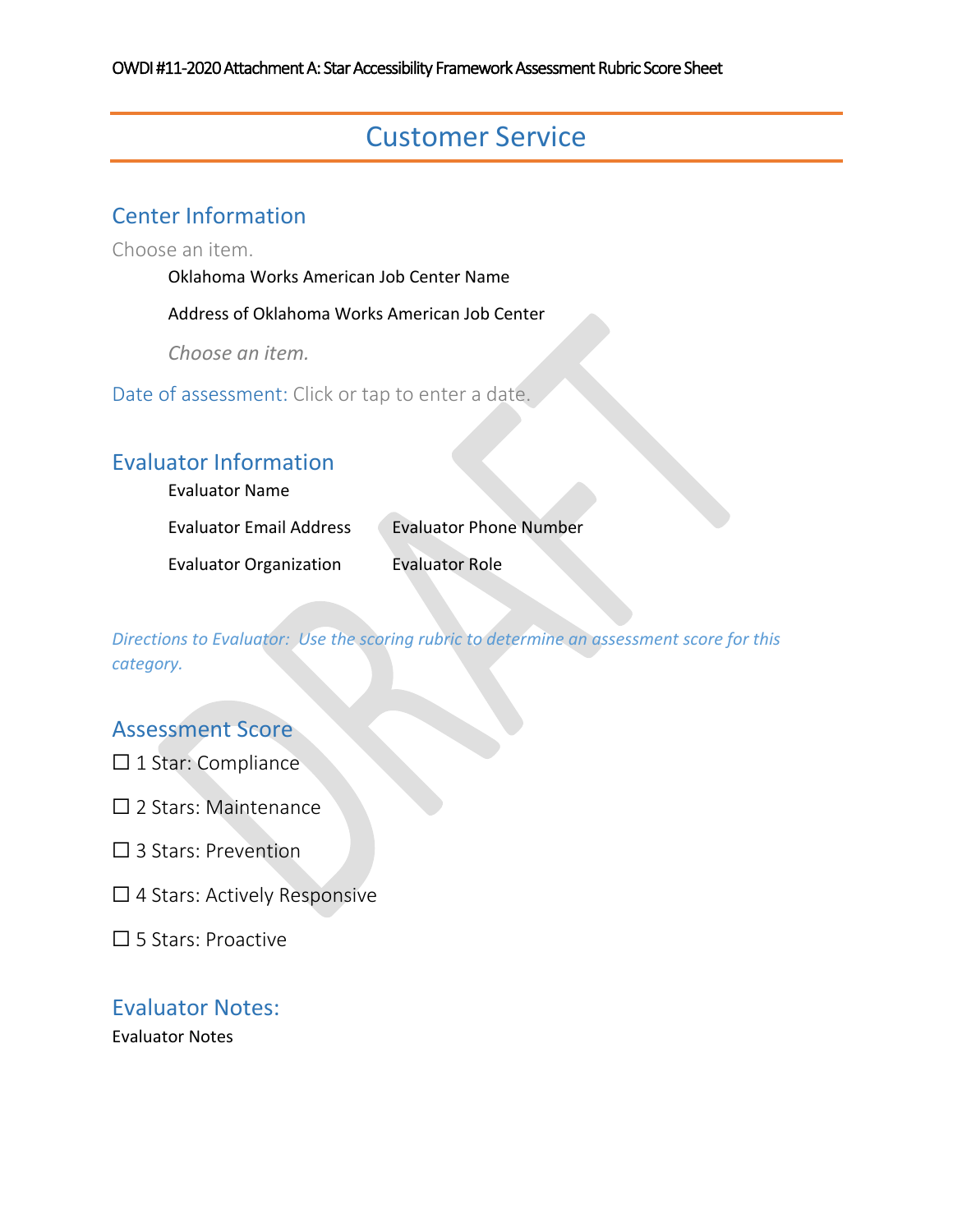# Customer Service

# Compliance **the compliance** the compliance of the compliance of the compliance of the compliance of the compliance

Most staff demonstrate awareness of basic knowledge and skills for serving customers with disabilities, but show limitations in processes and strategies related to disability etiquette to evaluate and provide service to individuals with disabilities (may have been serving people with disabilities but are unaware that they have a disability).

Most staff have awareness of accommodations available for customers with disabilities, but do not proactively offer accommodations to customers. Processes and strategies have been developed to create a "no wrong door" approach to accessibility for current customers.

# Prevention **Prevention**

The majority of staff proactively offer accommodations and assistance to customers throughout the service process. There is evidence of processes and strategies to anticipate customer needs and practice positive, efficient etiquette for individuals with disabilities.

# Actively Responsive and the set of the set of the set of the set of the set of the set of the set of the set of the set of the set of the set of the set of the set of the set of the set of the set of the set of the set of

All staff demonstrate ability to assess and anticipate accessibility needs of job-seekers and advocate on their behalf. There is evidence of a process to assess and exchange feedback for improvement in the accessibility of services across partner agencies. There is a designated accessibility subject matter expert on site on behalf of the workforce system.

# Proactive **A** in the set of the set of the set of the set of the set of the set of the set of the set of the set of the set of the set of the set of the set of the set of the set of the set of the set of the set of the set

All staff continuously assess accessibility needs of all job-seekers through established processes, mindsets, and shared values of customer service. Customers and stakeholders are included in the development of policies and processes for service. There is a designated accessibility subject matter expert on site on behalf of the workforce system.





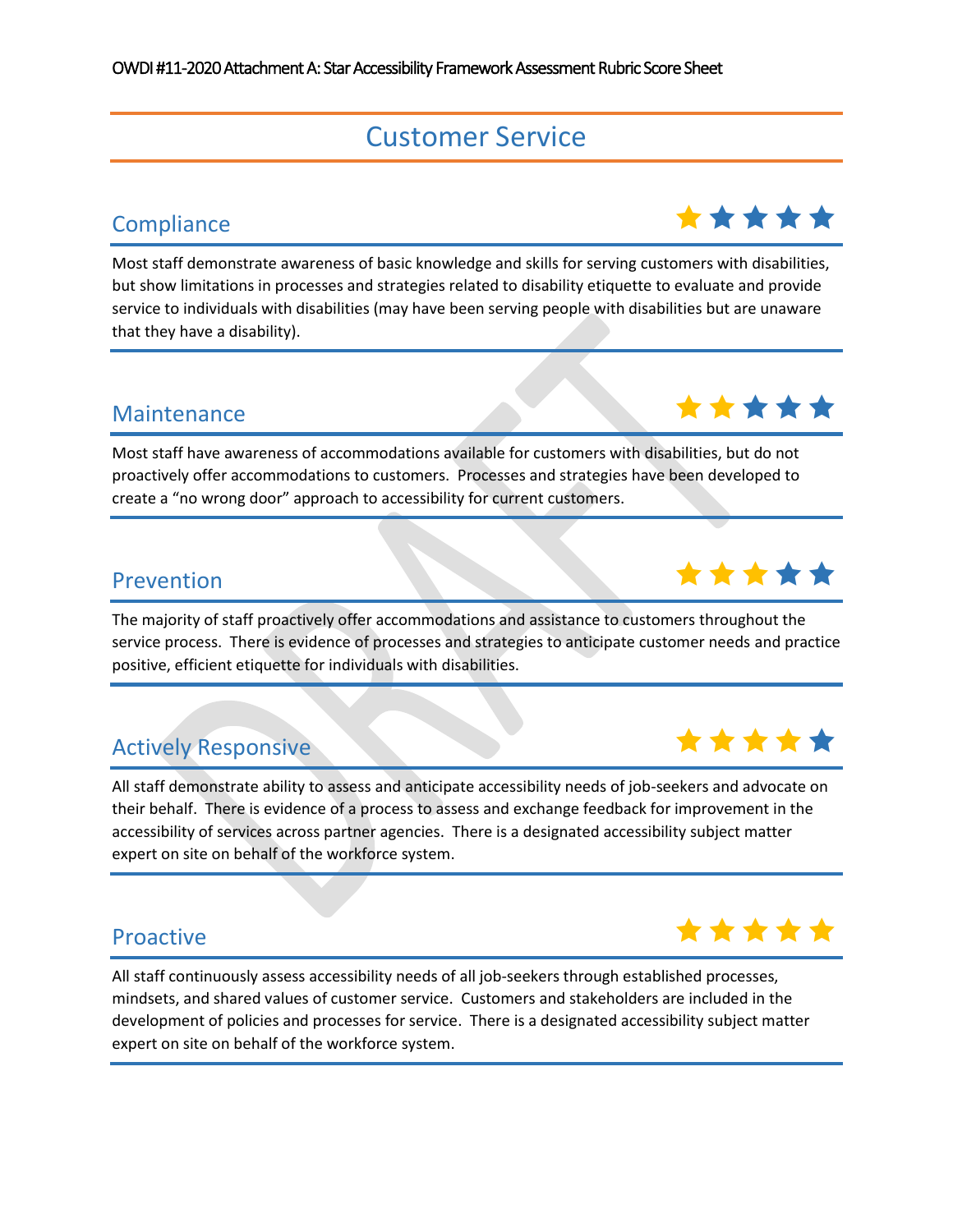# **Training**

### Center Information

Choose an item.

Oklahoma Works American Job Center Name

Address of Oklahoma Works American Job Center

*Choose an item.*

Date of assessment: Click or tap to enter a date.

### Evaluator Information

Evaluator Name

Evaluator Email Address Evaluator Phone Number

Evaluator Organization Evaluator Role

*Directions to Evaluator: Use the scoring rubric to determine an assessment score for this category.*

#### Assessment Score

- ☐ 1 Star: Compliance
- □ 2 Stars: Maintenance
- ☐ 3 Stars: Prevention
- $\Box$  4 Stars: Actively Responsive
- ☐ 5 Stars: Proactive

#### Evaluator Notes: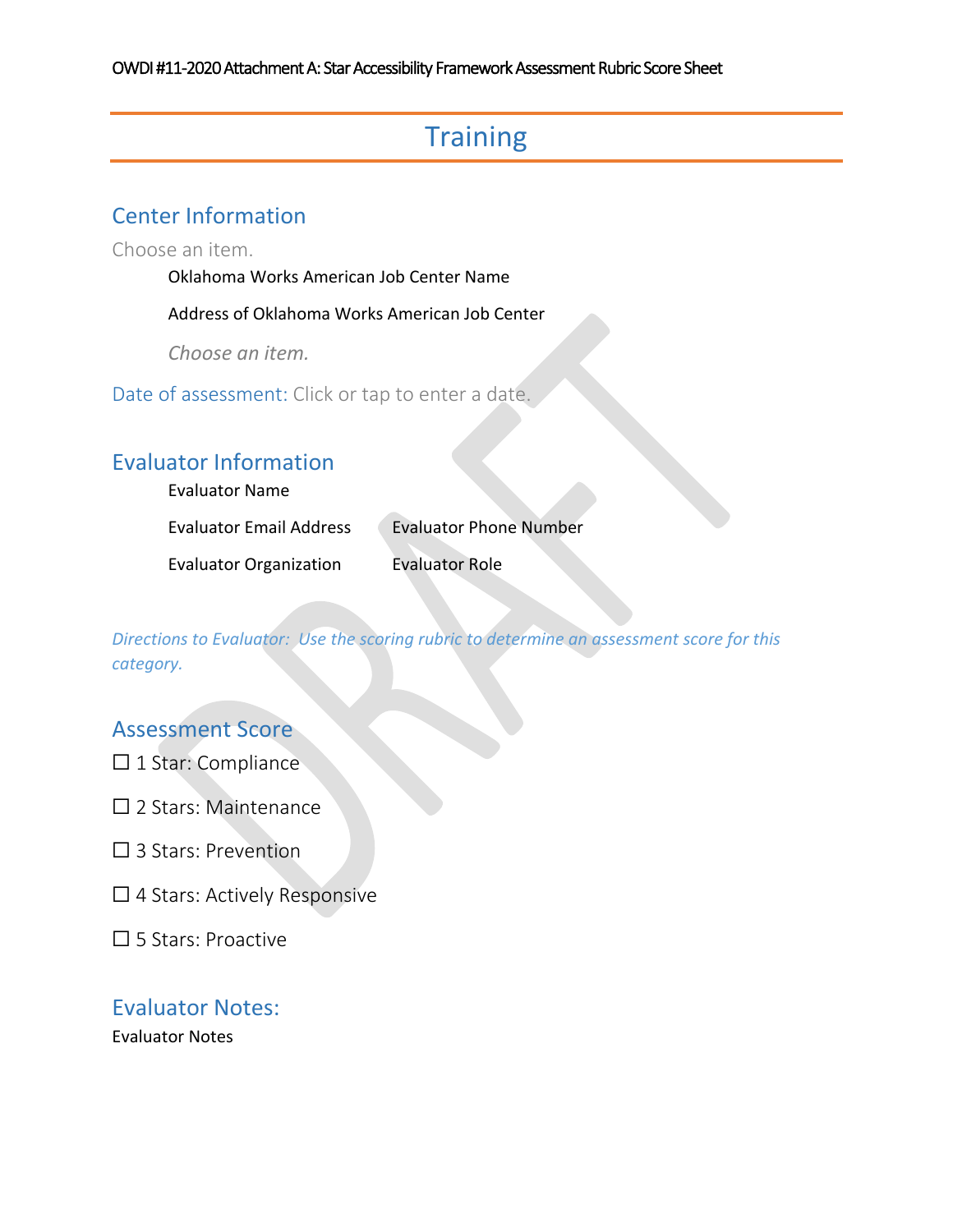# **Training**

Training in serving people with disabilities is included in orientation for all new staff and annual all-staff training. Some additional training is available to designated staff, but it may be limited in scope.

# Maintenance **大大大大大**

100% of staff have participated in annual training related to serving individuals with disabilities and at least 30% of staff have attended 2 or more accessibility trainings per year.

# Prevention 2007年全文文文文文

Staff receives quarterly training on multiple topics related to serving people with disabilities. At least 60% of staff have attended 2 or more specialized accessibility trainings per year.

# Actively Responsive and the set of the set of the set of the set of the set of the set of the set of the set of the set of the set of the set of the set of the set of the set of the set of the set of the set of the set of

Consistent and frequent staff training related to accessibility is available to all staff and incorporates customer and partner feedback to improve services to individuals with disabilities. There is evidence of a followed process of keeping current with practices and lesson relevant to serving people with disabilities that may include ongoing learning; continuous efforts to be accessible, including up to date training, policies/procedures for new staff, up-to-date adaptive technology, etc.

100% of staff receive consistent and frequent training on a wide range of accessibility-related topics on a regular, ongoing basis. Staff demonstrate knowledge and ability to apply "best practice" strategies for overcoming disability-related employment barriers and anticipating customer needs (e.g. Individual Response Teams, Customized Employment, Supported Employment, Asset Development, etc.).







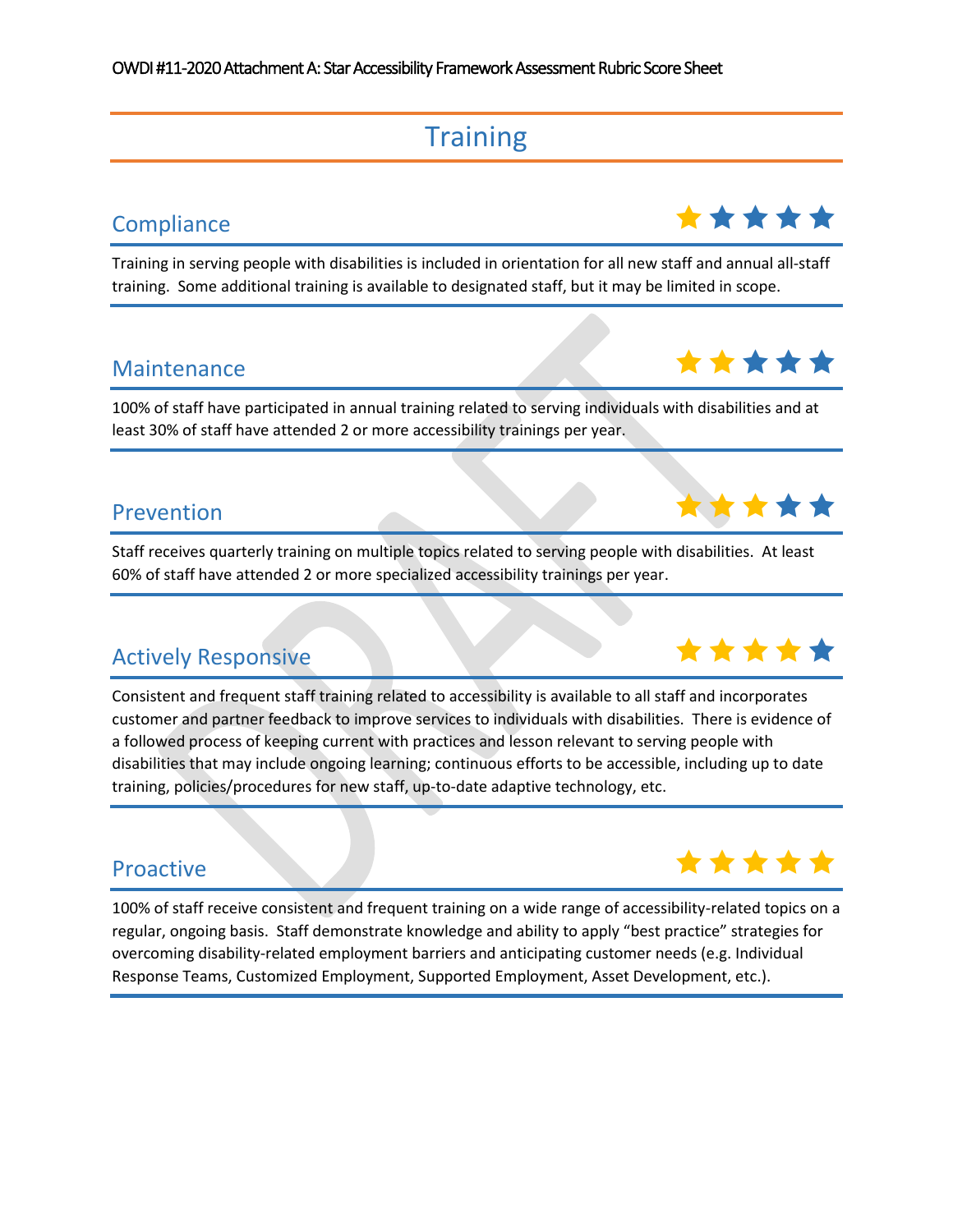# **Outreach**

### Center Information

Choose an item.

Oklahoma Works American Job Center Name

Address of Oklahoma Works American Job Center

*Choose an item.*

Date of assessment: Click or tap to enter a date.

### Evaluator Information

Evaluator Name

Evaluator Email Address Evaluator Phone Number

Evaluator Organization Evaluator Role

*Directions to Evaluator: Use the scoring rubric to determine an assessment score for this category.*

#### Assessment Score

- ☐ 1 Star: Compliance
- □ 2 Stars: Maintenance
- ☐ 3 Stars: Prevention
- $\Box$  4 Stars: Actively Responsive
- ☐ 5 Stars: Proactive

#### Evaluator Notes: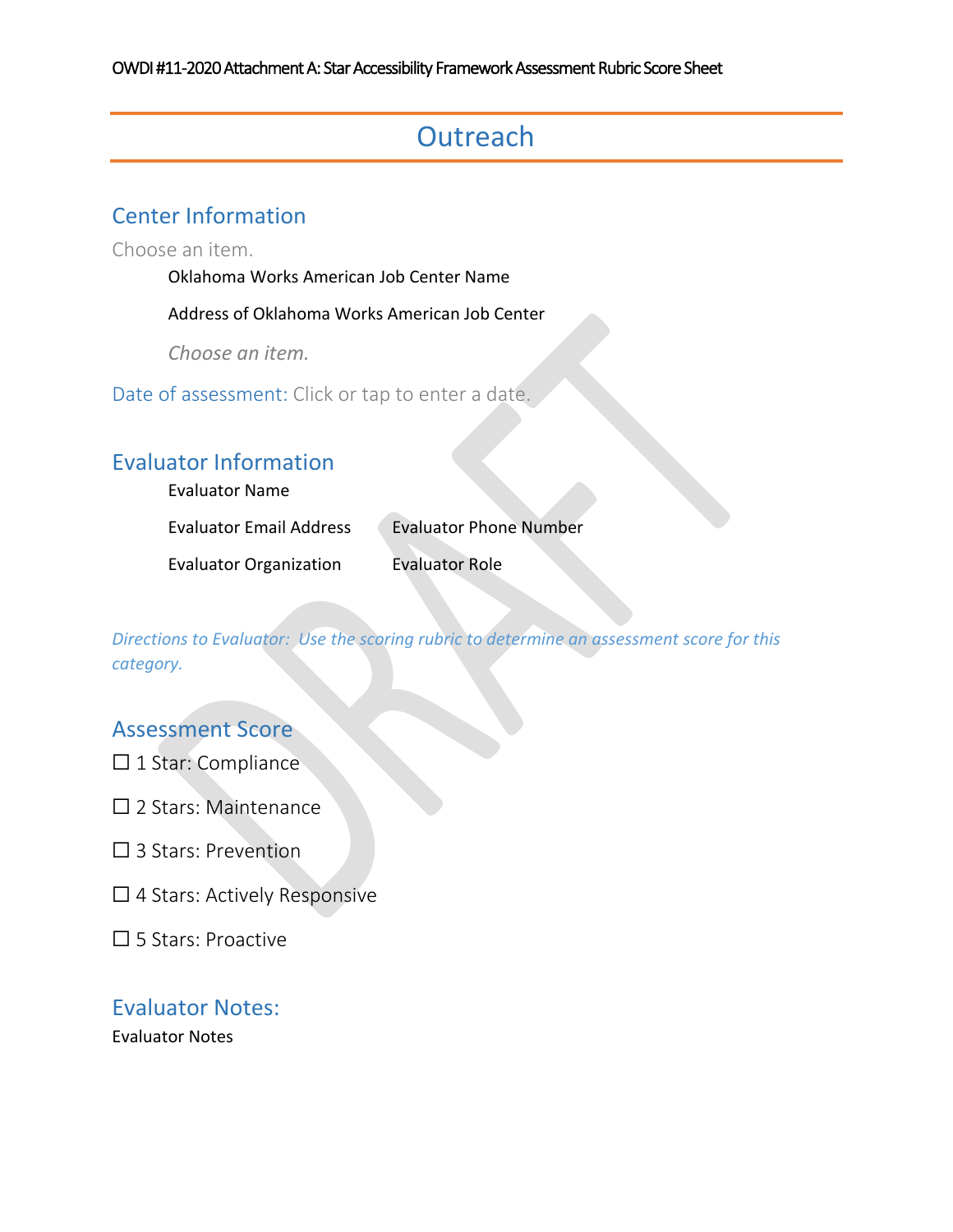# **Outreach**

100% of current, public-facing outreach documents and announcements for advertising, recruitment, and feedback are consistent with modern accessibility standards (WIOA Section 188 and 29 C.F.R. part 38). Website and 100% of current, public-facing digital outreach materials are accessible. Evidence of a reasonable effort to conduct targeted outreach to at least one population protected by WIOA Section 188 and 28 C.F.R. part 38.

# Maintenance **Windows At A** ★ ★ ★ ★ ★

100% of current, public-facing digital and non-digital outreach materials are accessible, including website. Effectiveness of targeted outreach is analyzed for improvement. EO data reports from OKJobMatch inform outreach strategies and continuous improvement efforts.

All outreach documents and announcements comply wit[h](https://www.ecfr.gov/cgi-bin/retrieveECFR?gp=&SID=c41f5f0bffc02f6b84b9d102750abae4&mc=true&n=pt29.1.38&r=PART&ty=HTML#se29.1.38_138) [29 C.F.R. 38.38.](https://www.ecfr.gov/cgi-bin/retrieveECFR?gp=&SID=c41f5f0bffc02f6b84b9d102750abae4&mc=true&n=pt29.1.38&r=PART&ty=HTML#se29.1.38_138) There is consistent and frequent analysis of outreach efforts and strategy development to protected populations. There is evidence of the development of an annual outreach plan to local businesses to identify equal opportunity and nondiscrimination training needs.

# Actively Responsive and the set of the set of the set of the set of the set of the set of the set of the set of the set of the set of the set of the set of the set of the set of the set of the set of the set of the set of

Implementation of annual assessment of employer and community partner needs related to equal opportunity and nondiscrimination. Evidence of feedback incorporated into outreach plan and/or strategies. Quarterly review of EO data reports on OKJobMatch informs strategies and updates to annual outreach plan implementation and identify areas of improvement. Outreach plan strategies align with locally identified sector strategies and demand occupations.

Evidence of ongoing employer and community outreach to meet training needs and promote resources and best practices for equal opportunity and nondiscrimination. Outreach plan proactively identifies and actively responds to appropriate employers and community service groups within target occupational sectors about ways in which it may improve its outreach and service to underserved EO populations. Track and evaluate target population changes to inform employer and community outreach efforts and develop promising strategies and initiatives to anticipate workforce needs.







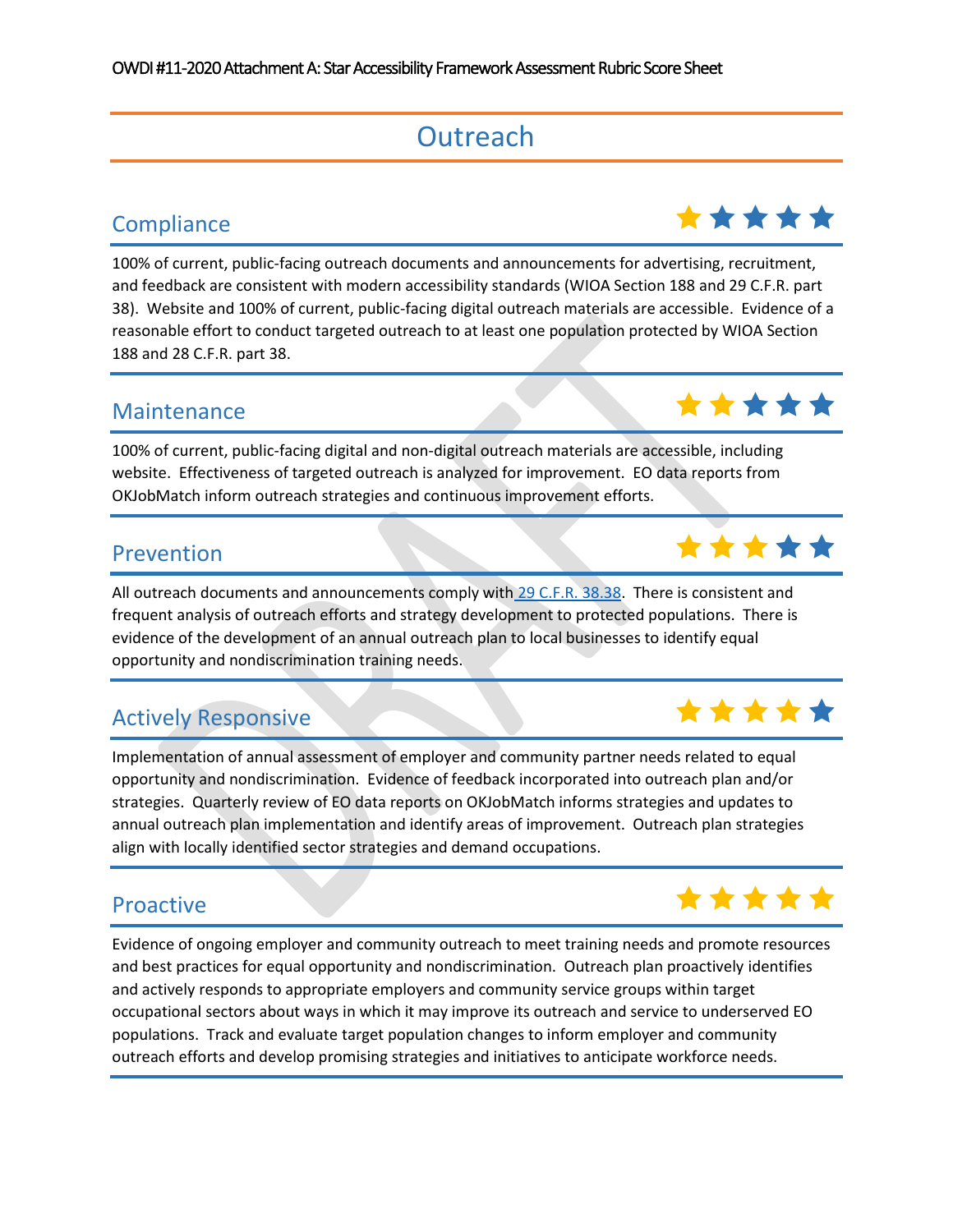# Physical Accessibility

### Center Information

Choose an item.

Oklahoma Works American Job Center Name

Address of Oklahoma Works American Job Center

*Choose an item.*

Date of assessment: Click or tap to enter a date.

### Evaluator Information

Evaluator Name

Evaluator Email Address Evaluator Phone Number

Evaluator Organization Evaluator Role

*Directions to Evaluator: Use the scoring rubric to determine an assessment score for this category.*

### Assessment Score

- ☐ 1 Star: Compliance
- □ 2 Stars: Maintenance
- ☐ 3 Stars: Prevention
- □ 4 Stars: Actively Responsive
- ☐ 5 Stars: Proactive

#### Evaluator Notes: